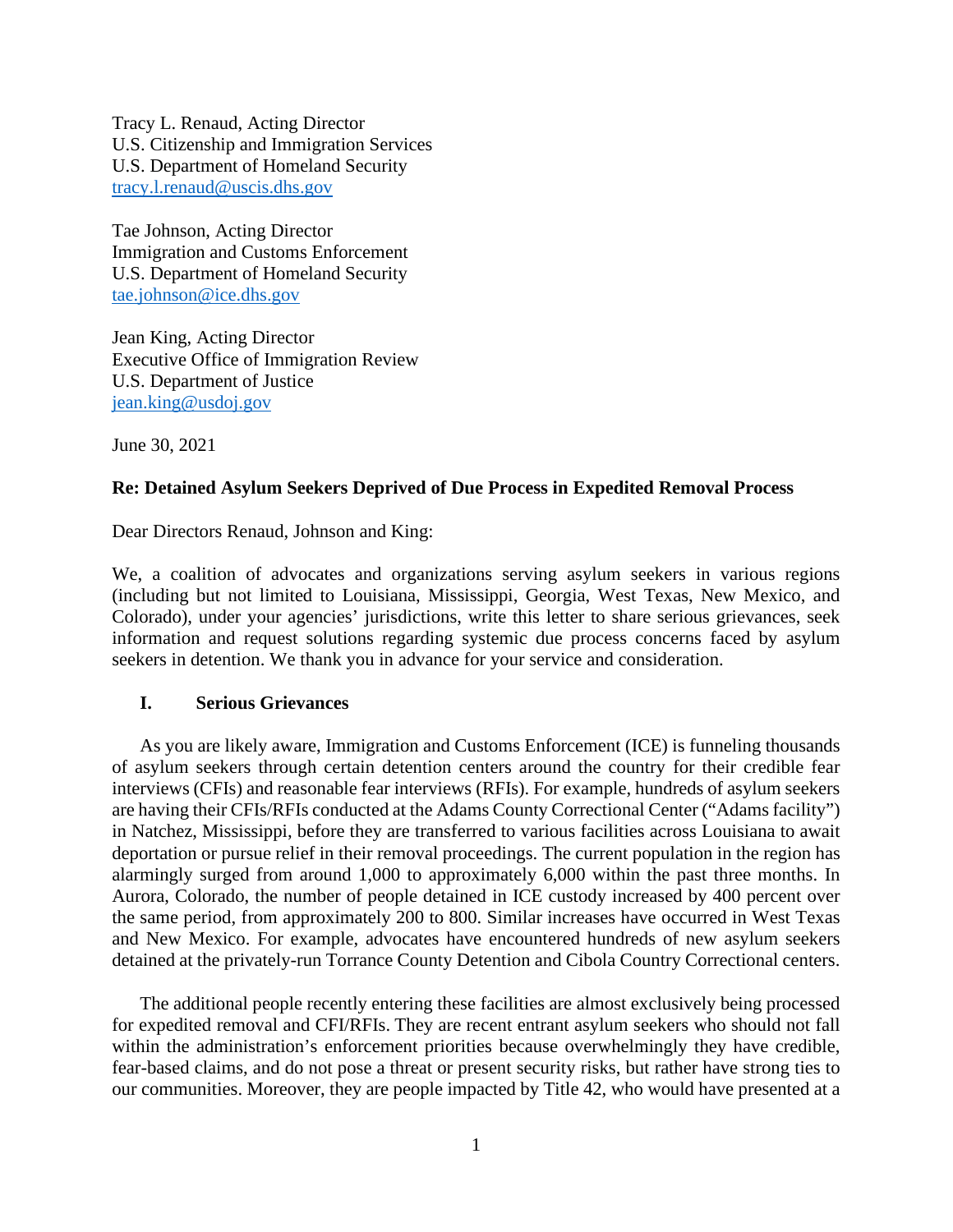port of entry to be processed humanely if given the opportunity. As a result, our offices have received a high volume of concerning reports. The nature of the reports are as follows:

# **1. Significant Delays Contributing to Prolonged Detention in Inhumane Conditions**

- a. Issues Under USCIS Purview:
	- i. Many asylum seekers detained in these facilities report waiting several weeks, or months, for their CFI/RFI to take place. For example, the average wait time for an interview in the Aurora Detention Center is between two to three months. In Louisiana and Mississippi detention centers, asylum seekers report waiting at least one and sometimes over two months for their CFIs/RFIs. During the week of June 14, 2021, the El Paso Immigration Collaborative spoke with twenty-six asylum seekers who had been detained for over thirty days without receiving a CFI/RFI.
	- ii. Many asylum seekers detained in these facilities also report waiting several weeks, or even months, for their CFI/RFI determinations after their CFIs/RFIs are conducted.
- b. Issues Under ICE Purview:
	- i. Upon information and belief, ICE is not providing the Asylum Office(s) sufficient phone lines within the detention centers to conduct CFIs/RFIs, especially considering the alarming number of recent arrival asylum seekers detained in these detention centers. It is our understanding that at some facilities where hundreds of asylum seekers are waiting for their CFIs/RFIs to take place, the relevant Asylum Offices are using a maximum of two phone lines per day to conduct interviews.
	- ii. Upon information and belief, ICE may also be contributing to delays by not timely sending CFI/RFI triggering documents to USCIS after individuals in their custody express a fear of return to their home countries.
	- iii. Upon information and belief, there are significant delays in ICE serving asylum seekers with copies of their CFI/RFI determination documents prior to hearings in which immigration judges (IJs) review their negative fear determinations, causing delays in the adjudication of cases and prolonging their detention.

# **2. Language Access**

- a. Issues Under USCIS Purview: Failure by some Asylum Officers to provide an appropriate interpreter when conducting CFIs/RFIs.
	- i. In one case, a detained asylum seeker from Burkina Faso requested an interpreter in his native language, Bissa. He was told that a Bissa interpreter was not available and asked whether he wished to proceed in French or reschedule. He elected to reschedule because he does not speak French fluently enough to be able to explain his case. This happened twice more and on the third occasion, the asylum seeker proceeded with the CFI in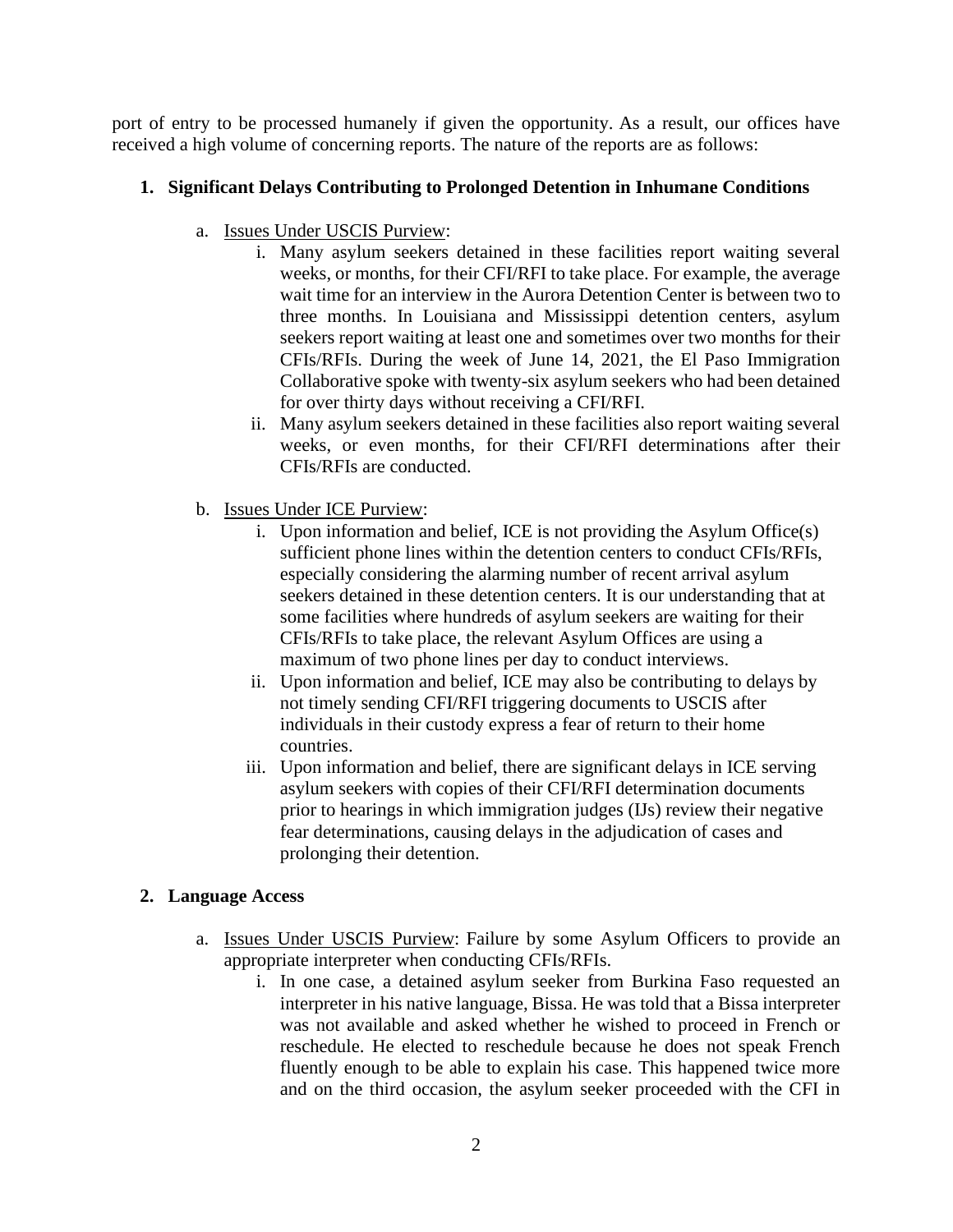French because he was becoming desperate due to the punitive and inhumane conditions of his confinement. This course of action expressly violates the 2013 USCIS Memorandum "Processing Credible Fear Cases when a Rare Language Interpreter is Unavailable," which provides that if a rare language speaker is not able to communicate in a more common language and an interpreter is not available within 48 hours, the Asylum Officer should issue a Notice to Appear (NTA).

- ii. In many cases, Brazilian asylum seekers detained in these facilities report being provided a European Portuguese interpreter, causing serious miscommunication during the CFI/RFI. Likewise, Guinean asylum seekers detained in these facilities reported being provided a Senegalese or Mauritanian Peuhlar speaker, again, causing serious miscommunication.
- iii. In a related example, an Angolan asylum seeker detained at Winn Correctional Center was provided a Brazilian Portuguese interpreter. Angolan Portuguese is a distinct dialect from other Portuguese languages and much closer to European Portuguese than Brazilian Portuguese. Despite clear signs readily apparent from the CFI notes that the communication between the asylum seeker and the interpreter was breaking down, the asylum officer insisted on continuing with the interview, at certain points asking questions such as, "Do you understand that October is after jan[uary]?" As a result, the officer issued a negative credible fear determination based on internal inconsistences. After the asylum seeker submitted, though counsel. a request for reconsideration (RFR) with the assistance of counsel, the Asylum Office issued an NTA in his case. In the meantime, his detention was prolonged in a detention center with documented ongoing human rights abuses. It is also crucial to note that the vast majority of detained asylum seekers have neither access to counsel nor the ability to submit RFRs to the Asylum Office *pro se*.
- iv. In many cases, Cuban asylum seekers detained in these detention centers report that the Spanish language interpreters made available for their CFIs did not understand their Spanish, and as a result, the answers they provided to the interviewing officers were not accurately or completely reflected in their CFI/RFI determination documentation.
- b. Issues Under ICE Purview: Failure by ICE to provide an appropriate interpreter when issuing initial documentation meant to inform asylum seekers about the CFI/RFI process. In addition, failure to translate or provide an appropriate interpreter when serving asylum seekers with their CFI/RFI determinations and related documents.

#### **3. Procedural Due Process**

- a. Issues Under USCIS Purview:
	- i. CFIs/RFIs in these facilities are broadly being conducted by telephone, when other methods should be used to ensure thorough, trauma-informed communication between the interviewing officer and the applicant.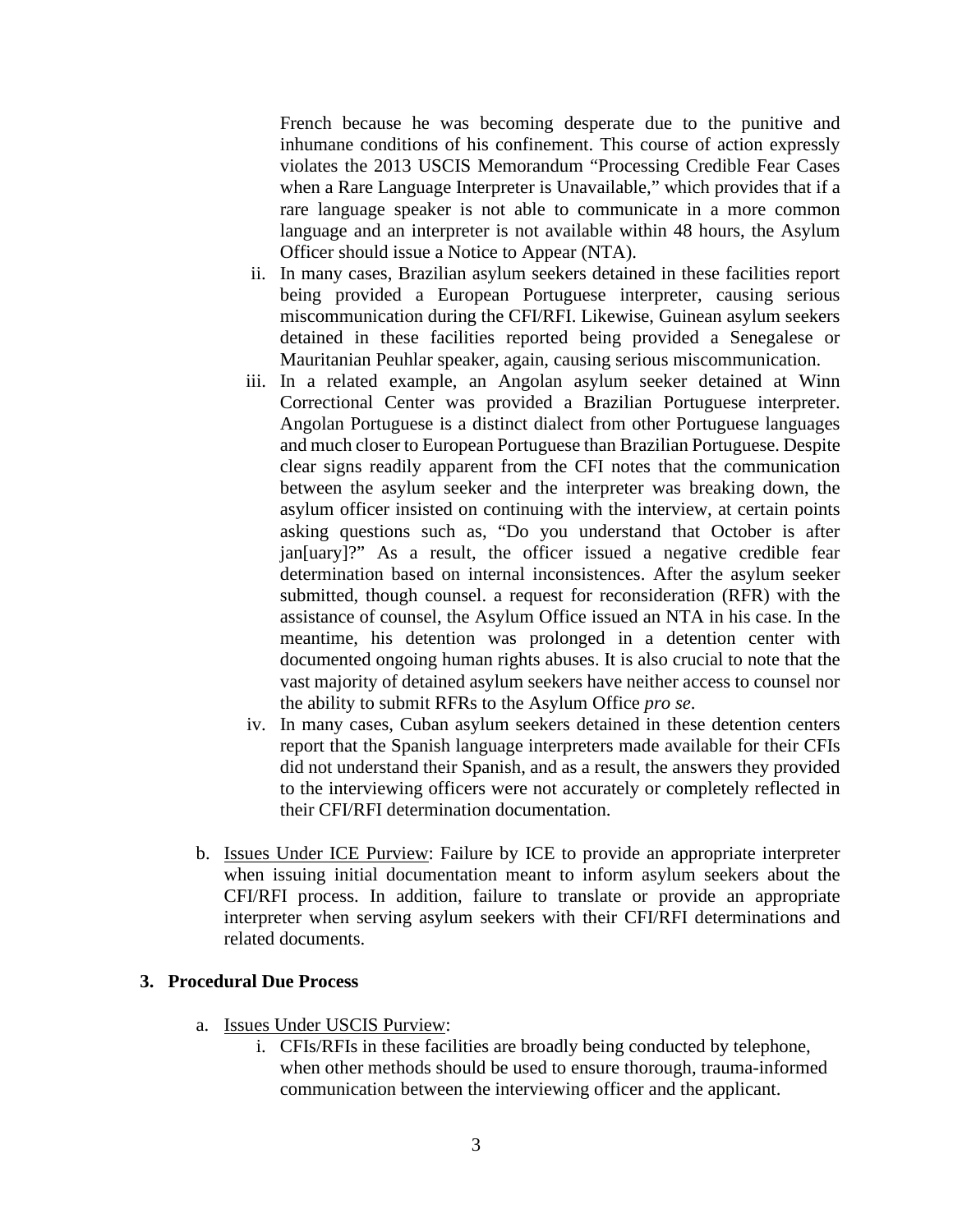- ii. Many detained asylum seekers and legal advocates who work in these facilities report an unreasonable number of negative CFI determinations and anecdotal evidence that Asylum Officers are not adhering to the restored, lower threshold burden of proof for CFIs which suggest violations of the October 2020 *Kiakombua v. McAleenan* preliminary injunction. For example, one asylum seeker detained at the River Correctional Center reported that he and the other forty-four men detained in his unit received their CFI results at the same time and that he was one of only four men in the unit to receive a positive determination, meaning that a staggering 91% of this cohort was found to not have a credible fear. In another example, an attorney reported filing an RFR of a negative CFI determination for a Cameroonian client with a very strong asylum claim. Despite providing an expert report, certified documentation from Cameroon corroborating his client's past persecution and a psychological evaluation, all demonstrating that his client has an objectively credible fear of return to Cameroon, the AO affirmed the negative determination.
- iii. Even when making positive determinations, some asylum officers are conducting insufficient interviews. For example, asylum seekers report that interviewing officers only allowed for short one-to-two sentence answers to questions posed, sharing that the officers did not fully probe for details and did not allow them to speak freely. In some cases, this causes officers to miss critical elements of the asylum claims, such as facts to support nexus, and may lead to credibility issues at the asylum hearing stage.
- b. Issues Under ICE Purview:
	- i. Many detained asylum seekers in Louisiana report never being provided their CFI/RFI interview worksheets or determination documents upon or after ICE informed them of the results of their CFI/RFI.
	- ii. As a result of the above, many asylum seekers are forced to face Immigration Judge (IJ) review of their negative determinations without an opportunity to review the Asylum Officer's notes that form the basis of the decision.
	- iii. A Core Civic employee working at the Torrance County Detention Center reported to the El Paso Collaborative that ICE has no presence at the facility. The relevant ICE staff are located in Otero County, 200 miles away from the detention center. As a result, asylum seekers detained there do not have contact with deportation officers, making it improbable, if not impossible, for ICE to meaningfully communicate about the CFI/RFI process or to properly serve asylum seekers with CFI/RFI related documentation.
	- iv. Advocates report that ICE has deported some detained individuals without triggering an RFI despite claims of fear.
	- v. Upon information and belief, ICE further prevents access to substantive due process for asylum seekers by failing to properly explain the process for IJ review of negative determinations and by failing to timely obtain asylum seekers' signatures for requesting said reviews. Upon information and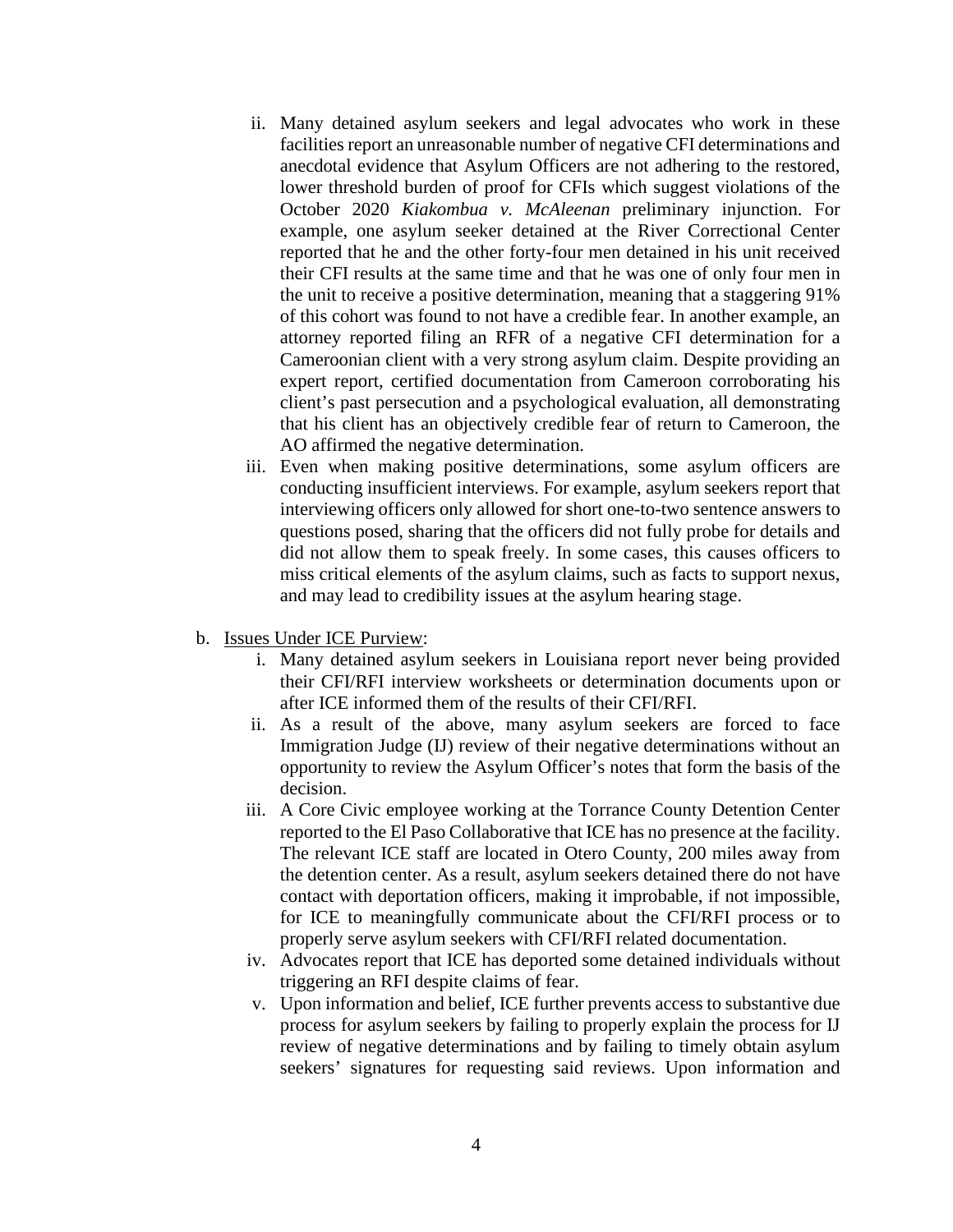belief, ICE also delays in sending documents seeking IJ review to EOIR, further contributing to the prolonged detention of asylum seekers.

- c. Issues Under EOIR Purview:
	- i. Many asylum seekers report receiving little or no notice of their IJ review of negative CFI and RFI determinations. Attorneys also report EOIR's failure to notify them notice of hearings and to update its automated system to reflect scheduled IJ review hearings. As a result, even the minority of detained asylum seekers who have access to counsel in the region are being forced to proceed with their hearings *pro se*, without notice and often without having an opportunity to review their CFI or RFI determination documentation.
	- ii. The scheduling of IJ reviews is completely unpredictable. Although asylum-seekers and attorneys are not being given adequate or any notice of IJ Reviews of CFIs/RFIs, there are delays of up to twenty days to conduct IJ Reviews.
	- iii. Attorneys cannot file E28s in cases in time because information is only posted about IJ reviews within a 48-hour window before the court date, despite notice of the negative CFI and the IJ review request being issued five days prior, or notice of the hearing is never posted at all. Nor can attorneys gain any information from the EOIR Portal, ECAS System, or EOIR hotline, as to the timing of hearings. This causes attorneys to miss IJ review hearings.
	- iv. Most asylum seekers detained in these facilities have no access to legal orientation programs (LOP) prior to their CFI/RFI. For example, in the West Texas region, LOP has not been restored and there is no way to meaningfully provide it to the population due to access issues. Providing adequate "know your rights" information and access to orientation of the legal process awaiting asylum seekers cannot be adequately conducted by phone for the large, detained populations in these facilities. For example, in Louisiana, LOP is only provided virtually at six of the more than dozen facilities. Even at the six Louisiana facilities that do receive LOP, attendance has plummeted since the programming has been conducted virtually. Moreover, LOP is simply not provided at the Adams County Detention Center in Natchez, Mississippi where the vast majority of CFIs/RFIs in the region take place.

### **II. Information Sought**

We respectfully request that your offices share non-confidential data with respect to CFIs/RFIs out of the detention facilities in the above-listed regions (Louisiana, Mississippi, Georgia, West Texas, New Mexico and Colorado). [1](#page-4-0) In addition, we respectfully request answers to the following questions:

<span id="page-4-0"></span><sup>&</sup>lt;sup>1</sup> We also plan to file a Freedom of Information Act requests seeking this information imminently.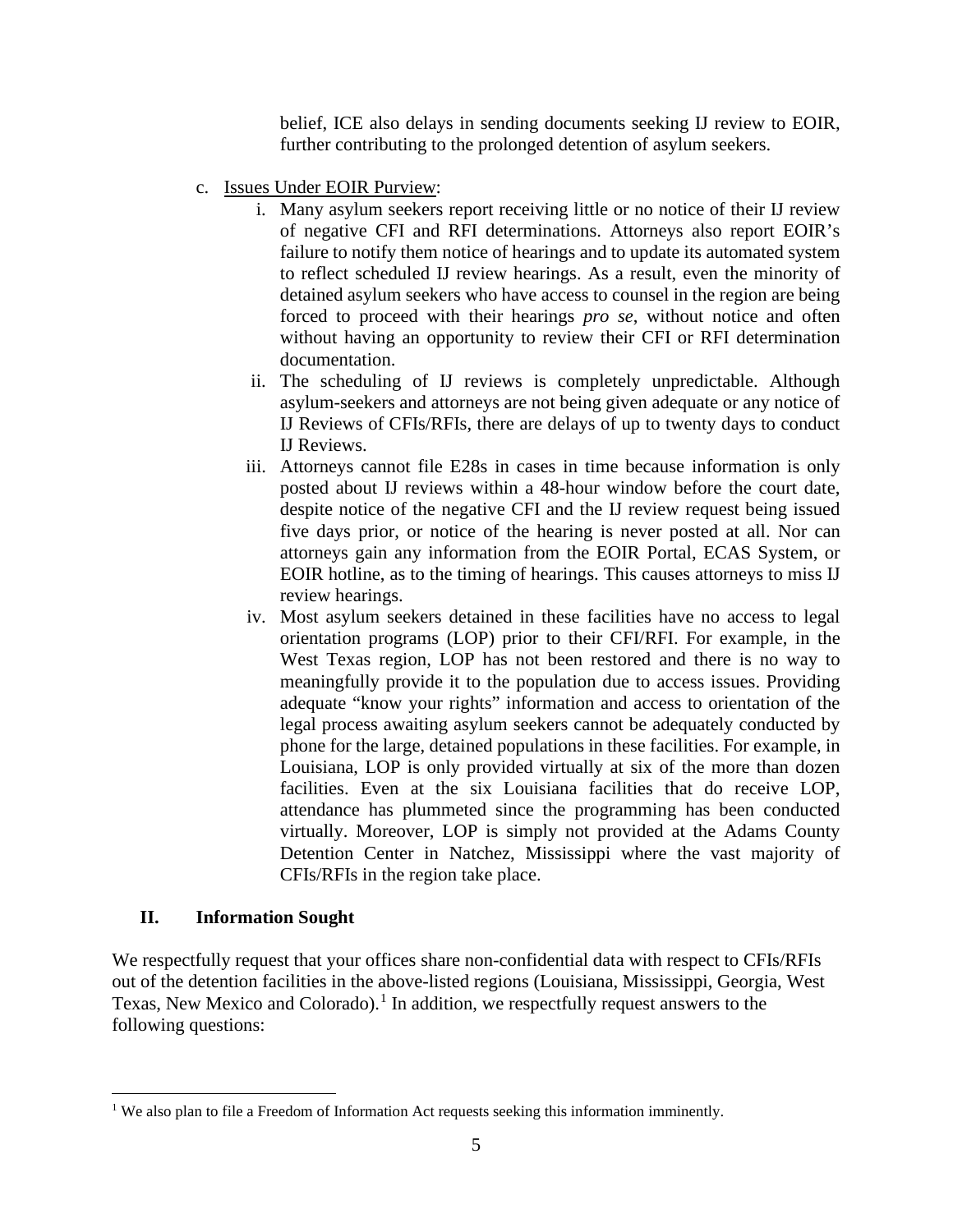- 1. What policies and procedures apply to language interpretation requests for CFIs/RFIs in detention facilities?
- 2. How many, and what percentage of, detained CFIs/RFIs have required language interpretation services? How many that are considered a rare language?
- 3. What process is implemented if interpretation services for a requested language are unavailable for a detained CFI/RFI at the time of a scheduled interview?
- 4. Who do the above-addressed Asylum Offices contract with to provide interpretation services for CFIs/RFIs?
- 5. How many CFIs/RFIs have been granted at the detention facilities in the above-listed regions since October 2020? How many CFIs/RFIs have been denied at the same detention facilities since October 2020?
- 6. How many asylum seekers have been removed who expressed a fear of return and would have otherwise qualified for an RFI at the same detention facilities?
- 7. How long do detained asylum seekers have to wait for the results of their interviews following their CFI/RFI? Average length of time? Shortest? Longest?
- 8. What kind of legal orientation information is provided in lieu of or in addition to LOP programming to asylum seekers detained in the New Orleans ICE Field Office region?

# **III. Requested Solutions**

We recognize the enormous toll that this influx of asylum seekers has taken on your offices' resources and staff as well as the difficulties and barriers presented by the fact of their detention in centers that were built on punitive, penal models. However, in light of the serious due process concerns raised in this letter and the significant harm caused to thousands of asylum seekers in these regions, we urge you to take the following steps:

- 1. Provide an interpreter in detained asylum seekers' best languages for all CFIs/RFIs. If an interpreter is not available within 48 hours, please issue an NTA. Recommend to ICE that any individual with an NTA be released from ICE custody, regardless of whether the AO rendered a positive fear finding, so that the person may access due process before an Immigration Court with the assistance of an interpreter fluent in their best language.
- 2. Implement the lower threshold burden of proof for CFIs from the October 2020 *Kiakombua v. McAleenan* preliminary injunction in full, immediately, and conduct training of all NOLA Asylum Officers regarding the impact of the Attorney General's decisions to vacate *Matter of A-B- I*, *Matter of A-B- II*, and *Matter of L-E-A*
- 3. Conduct timely CFIs/RFIs to prevent extended periods of detention, and timely issue decisions with corresponding Asylum Officer notes, prior to the administration of the Immigration Court's review of the AO's negative fear finding.
- 4. Work with ICE to immediately add additional phone lines and rooms for CFIs/RFIs, or dispatch Asylum Officers in person on an emergency basis to address the reported 500-600 people awaiting their CFIs/RFIs for weeks or months in ICE detention. If CFIs/RFIs cannot be completed timely due to issues of infrastructure, recommend to ICE that asylum seekers be released so that such delays do not contribute to prolonged, inhumane detention. We urge your offices to take all necessary steps to ensure that CFIs/RFIs are conducted within 10 days of applicants requesting asylum or expressing a fear of persecution to a DHS official, as recommended in *Padilla v. ICE*, 2:18-cv-00928-MJP (W.D. Wash.).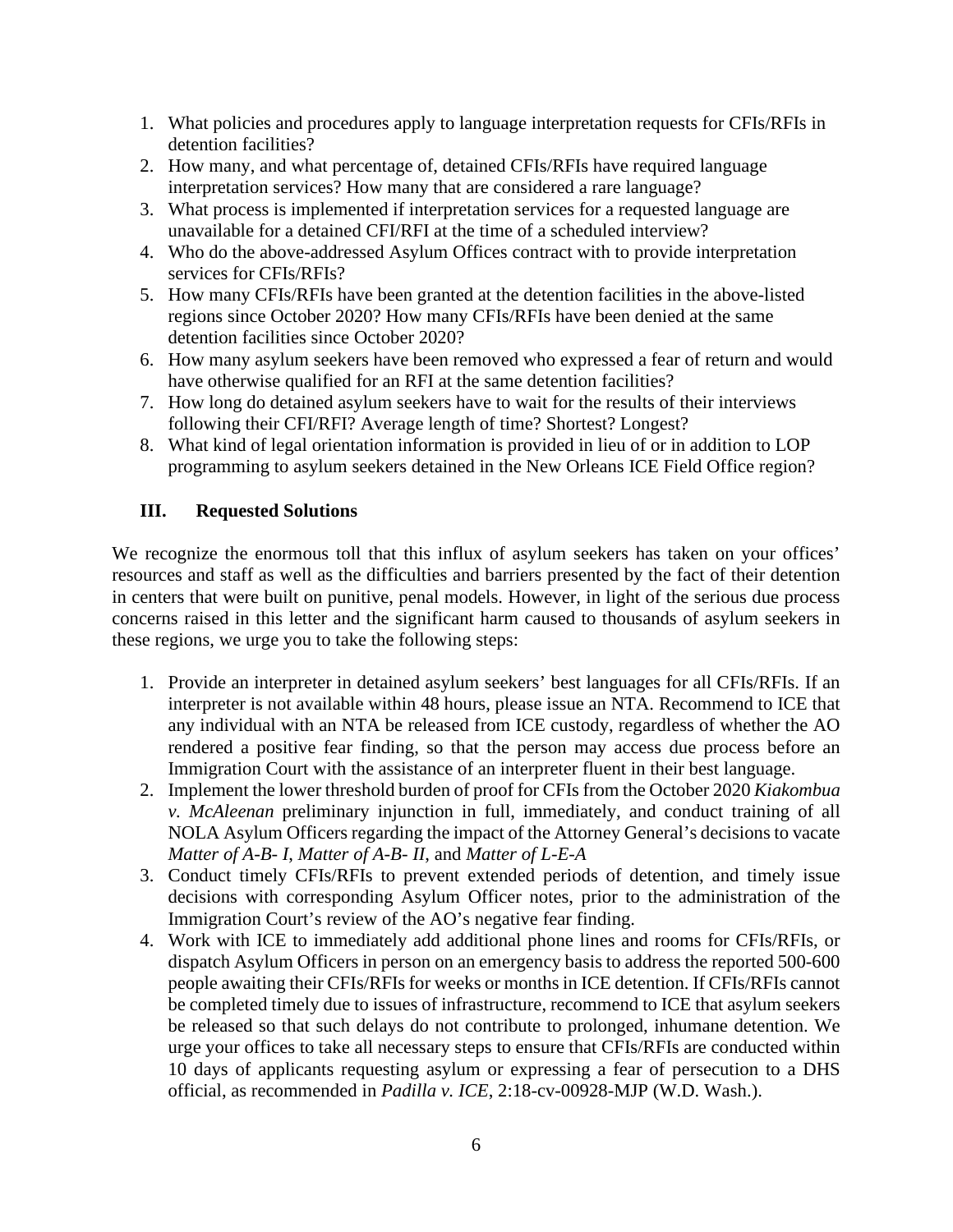- 5. Whenever possible, please conduct interviews: (1) in person taking all necessary precautions to protect against transmission of COVID-19; (2) via tele-video conference akin to Webex in the courtroom setting; or (3) via telephone, only if the first two preferred methods are not available or feasible.
- 6. In facilities where there are cohorts/quarantines due to COVID-19 monitoring, please coordinate with ICE to provide private spaces where people can meaningfully and confidentially participate in their interviews (assuming they are medically cleared) to avoid significant delays caused in these circumstances.

Respectfully submitted,

African Communities Together Al Otro Lado American Immigration Council Asian Americans Advancing Justice - Atlanta Asylum Seeker Advocacy Project Advocate Visitors with Immigrants in Detention (AVID) "We are seeing similar issues. We have received calls from people detained at Imperial Regional Detention Facility in Calexico, California. Several Brazilians waiting for a long time for CFIs/RFIs, and several received negative determinations. We worked with someone who was able to get his vacated, but I understand others were already deported. Someone couldn't intervene in time." California Collaborative for Immigrant Justice (CCIJ) Church World Service El Paso Immigration Collaborative Haitian Bridge Alliance Immigrant Action Alliance Immigration Services and Legal Advocacy Lara Nochomovitz, Esq. of LSN Legal LLC Nathalia Rocha Dickson, Esq. of Dickson Law Firm, LC National Immigrant Justice Center RAICES (Refugee and Immigrant for Education and Legal Services) Refugees International Robert F. Kennedy Human Rights Rocky Mountain Immigrant Advocacy Network South Asian Americans Leading Together "We are seeing similar issues out of the Otero, El Paso Service Processing Center, Otay Mesa, and Tacoma Northwest Detention Center including but not limited to indefinite detention, lack of language access, deprivation of religious accommodations, due process, and retaliation for organizing strikes." Southeast Immigrant Freedom Initiative, Southern Poverty Law Center The Advocates for Human Rights Tulane Immigrant Rights Clinic UndocuBlack Network United We Dream Veronica Semino, Esq. of Semino Law P.A.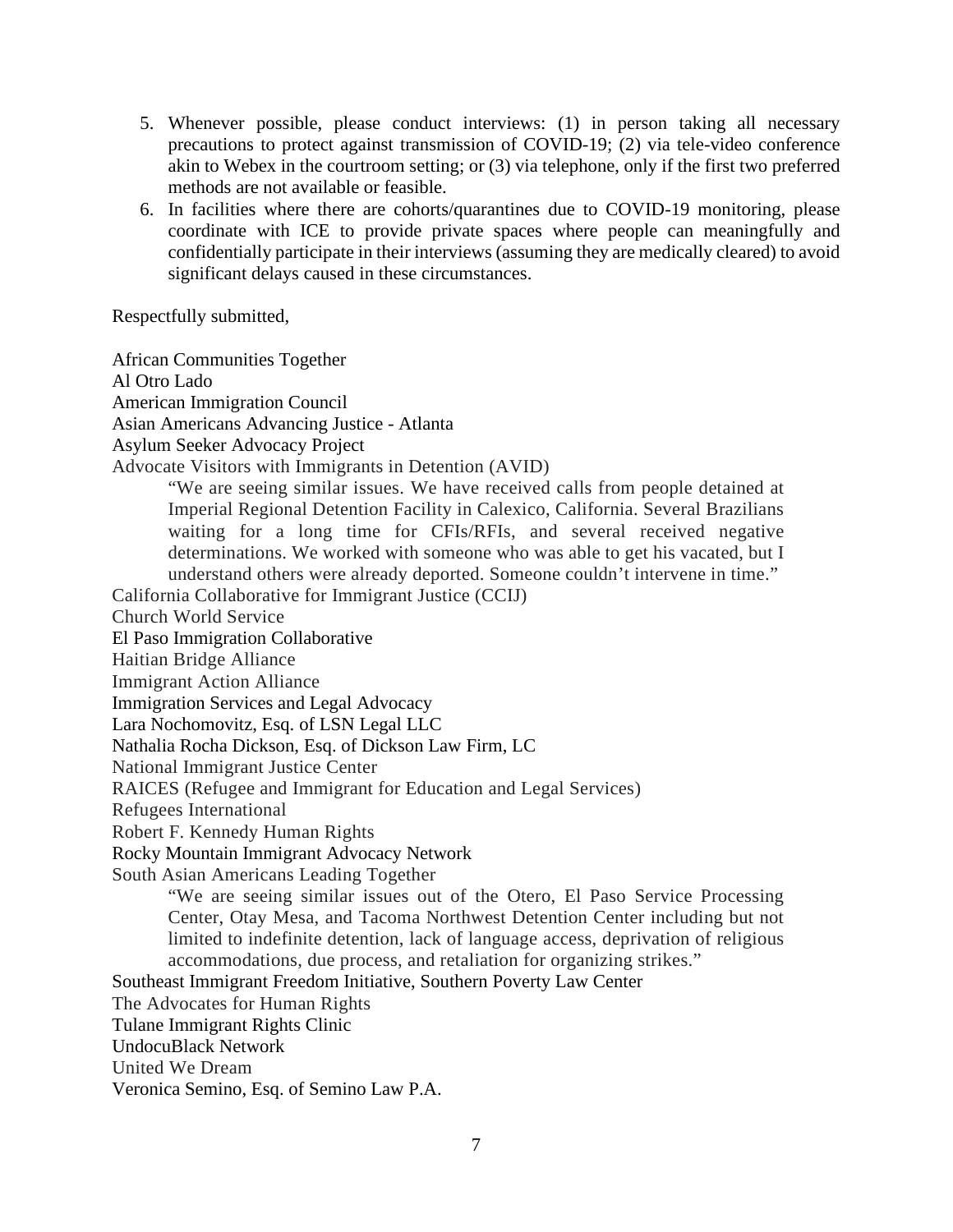Cc:

Phyllis Coven, USCIS Ombudsman [Phyllis.Coven@hq.DHS.gov](mailto:Phyllis.Coven@hq.DHS.gov)

David Gersten, Acting ICE Ombudsman [David.gersten@hq.DHS.gov](mailto:David.gersten@hq.DHS.gov)

Katherine Culliton-Gonzalez, Officer Office of Civil Rights and Civil Liberties Department of Homeland Security 2707 Martin Luther King, Jr. Avenue, SE Mail Stop #0190 Washington, DC 20528-019 [katherine.culliton-gonzalez@hq.dhs.gov](mailto:katherine.culliton-gonzalez@hq.dhs.gov)

USCIS Asylum Division Headquarters 111 Massachusetts Avenue, NW Washington, D.C. 20001

Arlington Asylum Office 1525 Wilson Boulevard, Mailstop 2500 Arlington, VA 20598-2500 [Arlington.Asylum@uscis.dhs.gov](mailto:Arlington.Asylum@uscis.dhs.gov)

Houston Asylum Office PO Box 670626 Houston, TX 77267 [Houston.Asylum@uscis.dhs.gov](mailto:Houston.Asylum@uscis.dhs.gov)

New Orleans Asylum Sub-Office 2424 Edenborn Avenue, Suite 300 Metairie, LA 70001 [neworleans.asylum@uscis.dhs.gov](mailto:neworleans.asylum@uscis.dhs.gov)

Chicago Asylum Office 181 W. Madison Street, Suite 3000 Chicago, IL 60602 [Chicago.Asylum@uscis.dhs.gov](mailto:Chicago.Asylum@uscis.dhs.gov)

Office of the Chief Immigration Judge 5107 Leesburg Pike, Suite 2400 Falls Church, VA 22041